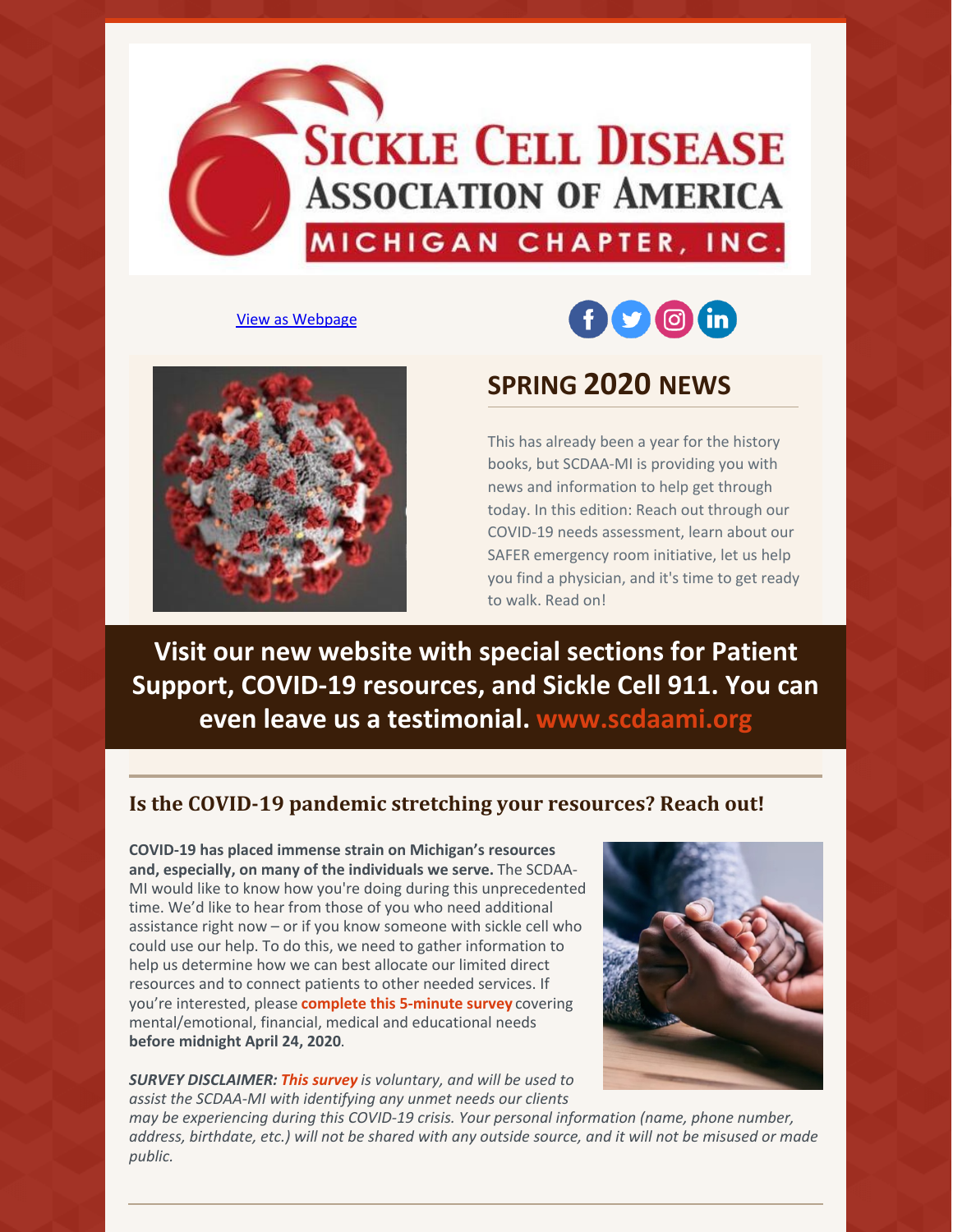# **SAFER launches to help sickle cell patients receive proper ER care**

I'm experiencing a sickle cell emergency requiring immediate, specialized treatment. I've been encouraged to share this card to help support you in my care.

SCD Type Baseline Hemoglobin\_ Physician **ACCESS CURRENT CLINICAL** PRACTICE GUIDELINES FROM NIH NHLBI / CDC / ASH AT

scdaami.org/ SickleCell911 **EXPERT GUIDANCE FOR:** 

vaso-occlusive crises/pain episodes<br>
• fever • acute complications<br>
• administering opioids • primary care **COMPILED COURTESY OF Sickle Cell Disease**<br>Association of America — Michigan Chapter

**STOP the pain.** Appropriate levels of narcotics are essential! Pain = vasoocclusion: tissue anoxia and damage **ADMINISTER** appropriate amounts of IV fluids. IV fluids treat and prevent dehydration **EVER** requires immediate blood cultures and IV antibiotics to treat possible bacterial sepsis. **EXECUTE the guidelines.** Prevent organ damage, stroke, and other<br>life-threatening complications. - YOU CAN<br>
EDUCE morbidity associated with inadequate acute sickle cell care

PER NIH NHLBI GUIDELINES, WITHIN<br>30 MINUTES IN THE ED:

Keep sickle cell patients SAFE(R)!<br>ACCESS NIH NHLBI /ASH/CDC GUIDES scdaami.org/SickleCell911 SCDAA-MI launched a new initiative designed to help advance the care and well-being of individuals living with sickle cell disease. The initiative, known as SAFE(R), provides medical professionals with quick access to an online portal at **[SCDAAMI.org/SickleCell911](https://www.scdaami.org/sicklecell911)** that provides clinical practice guidelines for sickle cell established by the National Institutes of Health, sickle cell-specific opioid guidance from the Centers for Disease Control, as well as best practices and recommendations from the American Society of Hematology and other leading experts in sickle cell treatment. Central to the SAFE(R) Initiative is the walletsized **Sickle Cell [911/SAFER](https://4b575d6d-3ae2-44d4-b990-70b6e3349862.filesusr.com/ugd/44fa13_9244a695aefe4fe4948401cfe6134a9a.pdf) card**, which directs

providers to the SAFE(R) site at **[SCDAAMI.org/SickleCell911](https://www.scdaami.org/sicklecell911)**. In addition to guidelines, recommendations and best practices, the medical professional-focused pages also provide educational resources about the disease and its potential complications.

**Sickle cell patients are advised to carry the SAFER card with them and present it when they need emergency care – whether at home or away.** Patients and caregivers have shared stories about ED providers resorting to the internet or medical journals to find information about treating the disease. The SAFE(R) initiative puts that information at providers' fingertips in an easily accessible and usable format, hopefully saving crucial acute care time that in turn leads to saving lives.

# **SCDAA-MI is here to provide accurate information about COVID-19**



We know there's a lot of information floating around about coronavirus/COVID-19 right now. While you're staying at home, sanitizing, stocking up, trying to manage your anxiety, handling any every day pain - and now - probably worried about catching the virus, too, we're here to help:

**1) Looking for info?**Visit **[scdaami.org/coronavirus](https://l.facebook.com/l.php?u=http%3A%2F%2Fscdaami.org%2Fcoronavirus%3Ffbclid%3DIwAR3UpKB9XArZ0CeRCL_F2yQT6ZQau_lPx46M1cbVE4aepWdzdsEv7j0WGRQ&h=AT0TSZCoCUHaRtFK3ZWxpOeas12gmuXcT9pn8YRll5woUjhzytrsyf4wd6s94iprbhtk_0Ny6BJGn6fncUDQoixfu9T6ijhBFZg4ZpqVCMZ68eRV8OJhCqulFjAyEPXUyLCAQgn6APG9a-aBOgzdibeDYKVsGXTEv8Zg-Cb34Xi_02QKyZvVW29y4OtnsrqImmJA3V_BpSRwvj3ROKez_fywtTkF7P0zKEgcgEOqjd6cqP4Bv2rdHUAB92ni11sGmVEj1hR04ETQVEzJsP9CynpGbRRkits63ngrDUF-XjxyGKvwA0hf61s2-pYL-6UIae9fniBdHjH1oxPRqq-F3_OBfhAMnaCcMGEyN6lFj7rlgRTiqStB-ZVCuLEH3l4C91fGcxgoI-grhQgd-LW3mQbGGo2Aytki0QUE0x89tuaVjdHhEvdo70NcO5vGpOLOaHnbtj7GBLmN5XWr-kPRG2dW3zfM2I4eeK-5qAzZdbjIIPNP5wErYQ4rSIf2soB-B1vHEbDCknYtC_FAJ1Q2XNXHUO_CIUaqpmFb0RKxki6KJB4u7K5_3GaWeliyQlowtwvGFAw66re4HQRFdeFcHzpJW1EiR6pfURK0tt09Yn97nPIxmsQAMdlzOMj8naXpyN_OfA-_LuOOIVCZ8g6X)**. You'll find links to sickle cell care guidance from SCDAA, unemployment info, food resources, current statistics, and more.

**2) Download your SAFER card**, patient recommendations and provider guidelines at **[scdaami.org/patient-support](http://scdaami.org/patient-support?fbclid=IwAR1639Sal-WN7v9l-v2kPwK0yXNnNm2ZtzokhSgOYUhZYmhjXxnzkjFfuhI)**. These tools and resources give you and your medical providers specific guidance on protecting yourself from the virus and treatment if you get sick.

**3) Have you tested positive for COVID-19?** Or do you have a cough with a fever? MICHIGAN WARRIORS ONLY PLEASE: You can call Dr. Z (Dr. Ahmar Zaidi) at 248-797-9936 or Dr. Mike (Dr. Mike Callaghan) at 248-953-5250 for assistance. Please respect the docs' time and dedication and only reach out to them if you're diagnosed with Coronavirus or have a cough + fever. We appreciate them being available to the community this way.

**For assistance with getting health insurance, a primary care physician (PCP), hematologist, or help navigating any other services:**

Email us at info@scdaami.org or call: Detroit/Southeast Michigan 313-864-4406 or 800-842-0973 Caseworker at the DMC adult clinic: (313) 613 7327 Jackson/Lansing Area: (517) 394-7397 Saginaw/Flint Area: (989) 755-7752 Benton Harbor/Kalamazoo Area: (269) 927-5629 Grand Rapids/Muskegon Area: (616) 243-1868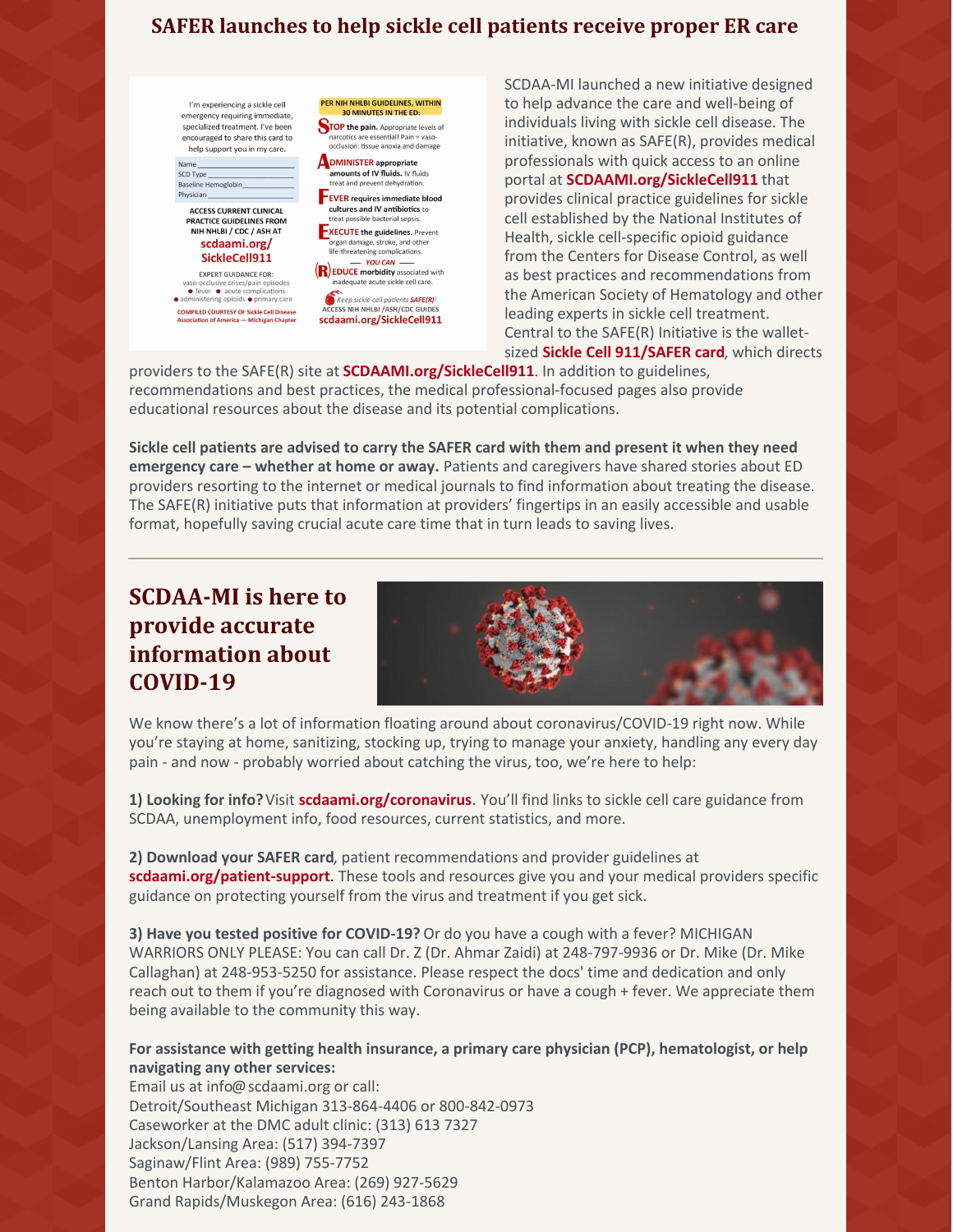IMPORTANT: Warriors outside of Michigan can still access and use the info provided at scdaamiorg/patient-support. Those resources are created for all individuals with sickle cell. However, we encourage you to contact your local community-based sickle cell organization for location-specific information on services, etc. You'll find a listing **[here](https://www.sicklecelldisease.org/support-and-community/find-member-organizations/)**.

Follow the docs on Twitter: Dr. Shurney @whittenshurney, Dr. Z @drzsicklecell and Dr. Mike @hemagineer.



# **It's time to get ready for the 2020 Sickle Cell Matters Walk!**

**Registration for our 2020 Sickle Cell Matters Walk is open at [www.scdaami.org/2020walk](https://www.scdaami.org/2020walk).**

Join us Saturday, Sept. 19, 2020 at the Charles H. Wright Museum of African American History from 9 a.m. – noon. Our 2020 Walk features a special Warriors-only performance, a salute to our Legacy Warriors (ages 50 and up), voter registration, and all the prizes, giveaways and fun you've come to expect plus more.

Times are uncertain, but one thing's for sure: The need to keep our cause in front of the world has never been greater. COVID-19 has brought new attention to medical inequity. We'll stay on the front lines today and in the future. **Register now**. #togetherapart [#sicklecellmatterswalk](https://www.scdaami.org/2020walk)

# **IMPORTANT CLINIC NEWS: The adult sickle cell clinic at DMC has reduced its hours in response to the COVID-19 pandemic.**

Current hours are Mondays and Wednesdays ONLY, from 8:30 a.m. – 4:30 p.m. Patients will need to call (313) 745-2554 and leave a message to schedule an appointment. Someone will call you back. E-scripts and telemedicine aren't available at the clinic yet, and refills will only be provided to patients who are seen. (Testing will still be required.) So, if you need an immediate medication refill, please contact your primary care physician or hematologist.

IF YOU DO NOT HAVE A PRIMARY CARE PHYSICIAN NOW IS THE TIME TO GET ONE! Not only should you have a PCP for your routine healthcare, you'll need one in order to access COVID-19 testing should you need it. For a list of Detroit area medical offices and providers currently accepting new patients (insured and uninsured), **click [here](https://detroitmi.gov/departments/detroit-health-department/programs-and-services/communicable-disease/coronavirus-covid-19/dont-have-doctor?fbclid=IwAR2bcr1F5LyZFbuU9UkqU-hHARF4UKXsvlc7aQohipIei0-Qep3rBfzYS94)**.

**If you have questions or need additional assistance securing insurance and/or a PCP, please contact our caseworker at the adult clinic at (313) 613 7327.**



**Do you need a doctor?**

The City of Detroit and the Coronavirus Community Care Network want to ensure all residents have access to testing. **[Click](https://detroitmi.gov/departments/detroit-health-department/programs-and-services/communicable-disease/coronavirus-covid-19/dont-have-doctor?fbclid=IwAR0gRvqBLcGnA8YEDFyPb8VvXhlLYSR80Qe5ANFHH0qLTiO_F_PBWDJhOdw) here** for a list of doctors accepting new patients today in the City of Detroit.

### **SUMMER CAMP HAS BEEN CANCELLED**

*(Click image to read the full notice)*

## **The benefits of Vitamin D**



**[Vitamin](https://ods.od.nih.gov/factsheets/VitaminD-Consumer/#) D** is a **[nutrient](https://ods.od.nih.gov/factsheets/VitaminD-Consumer/#)** found in some foods that is needed for health and to maintain strong bones. It does so by helping the body **[absorb](https://ods.od.nih.gov/factsheets/VitaminD-Consumer/#) [calcium](https://ods.od.nih.gov/factsheets/Calcium-Consumer/)** (one of bone's main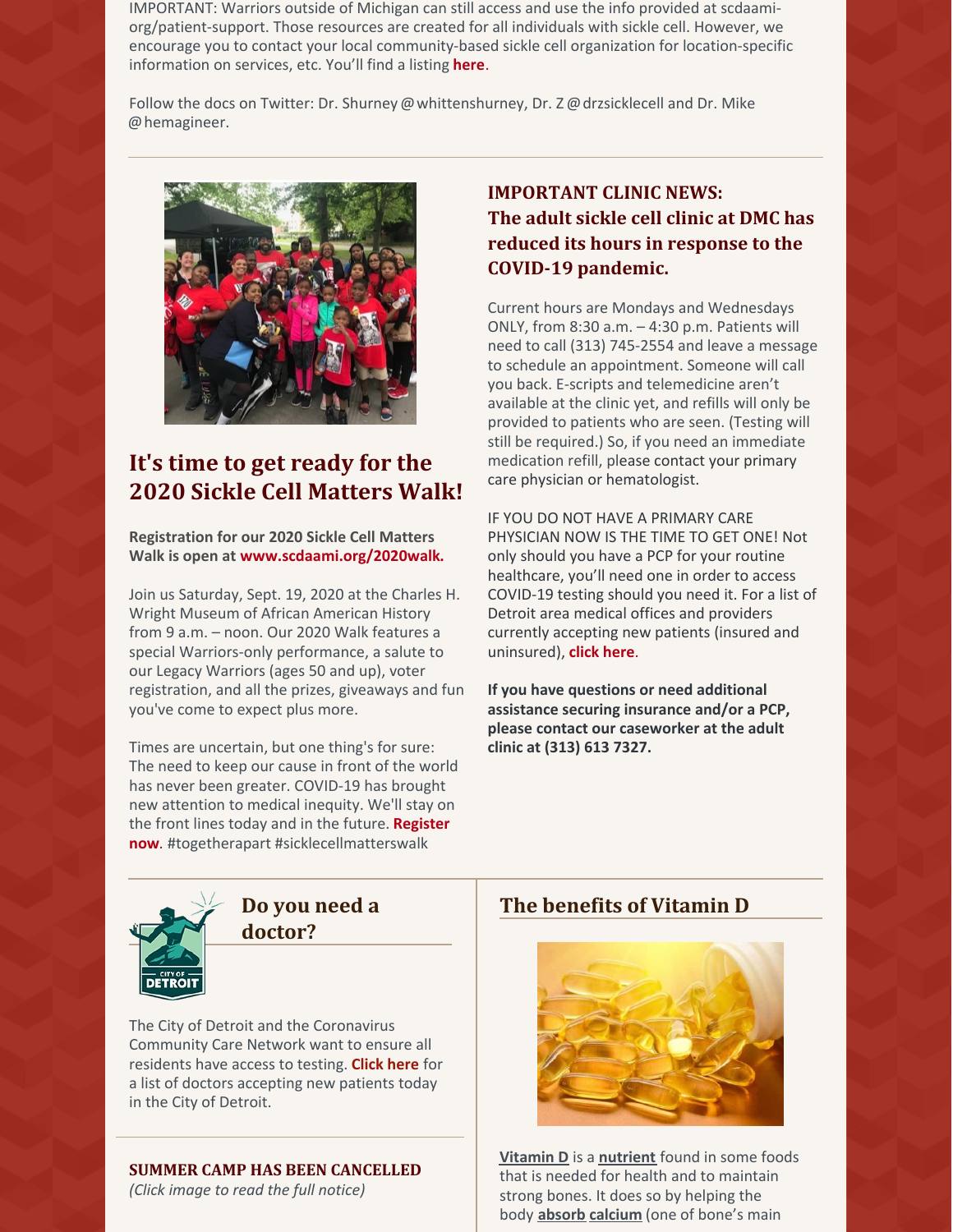

### **Healthier eating tips from the American Heart Association**



We're sharing suggestions for healthier staples to stock up with while sheltering in place. **Learn [more.](https://www.heart.org/en/healthy-living/healthy-eating/cooking-skills/meal-planning/staple-ingredients-for-quick-healthy-meals?fbclid=IwAR02Cd6TUBuk0XQ5jDa8oJkBeOzNy-GDQMQACO7Shj_FyqwKvbAm8Ydruew)**

#### **HAVE YOU TAKEN THE 2020 CENSUS?**



Data gathered from the 2020 Census will help inform funding decisions for school lunches, infrastructure, first responders and more. Your answers are confidential and there are no citizenship questions. Take 10 minutes to **[answer](https://2020census.gov/en/about-questions.html?cid=20009:%2Bcensus %2Bquestions:sem.ga:p:dm:en:&utm_source=sem.ga&utm_medium=p&utm_campaign=dm:en&utm_content=20009&utm_term=%2Bcensus %2Bquestions) the census today**.

building blocks) from food and **[supplements](https://ods.od.nih.gov/factsheets/VitaminD-Consumer/#)**. People who get too little vitamin D may develop soft, thin, and brittle bones, a condition known as **[rickets](https://ods.od.nih.gov/factsheets/VitaminD-Consumer/#)**in children and **[osteomalacia](https://ods.od.nih.gov/factsheets/VitaminD-Consumer/#)** in adults. Vitamin D is important to the body in many other ways as well. Muscles need it to move, for example, **[nerves](https://ods.od.nih.gov/factsheets/VitaminD-Consumer/#)** need it to carry messages between the brain and every body part, and the **[immune](https://ods.od.nih.gov/factsheets/VitaminD-Consumer/#) system** needs vitamin D to fight off invading **[bacteria](https://ods.od.nih.gov/factsheets/VitaminD-Consumer/#)** and **[viruses](https://ods.od.nih.gov/factsheets/VitaminD-Consumer/#)**. Together with **[calcium](https://ods.od.nih.gov/factsheets/VitaminD-Consumer/#)**, vitamin D also helps protect older adults from **[osteoporosis](https://ods.od.nih.gov/factsheets/VitaminD-Consumer/#)**. Vitamin D is found in **[cells](https://ods.od.nih.gov/factsheets/VitaminD-Consumer/#)** throughout the body." *(Source: National Institutes of Health Office of Dietary Supplements)*

**Thank you** to our recent donors and everyone's who's hosted a Facebook fundraiser for us.

**Recent funders:** Global Blood Therapeutics Sickle Cell Disease Association of America

#### **Recent donors:**

Zhi Li Alexus Lollie

#### **Facebook Fundraisers:**

LeAnne Banks Faith Barkley Randi Cathey Stephanie Crider Versetta Brown Eaddy Michelle Slater Mike Young

You can host a Facebook fundraiser for us, too. **Click here for the easy [instructions.](https://www.facebook.com/fund/sicklecellmichigan/)** Your donations help with education, outreach and advocacy. Every dollar counts in this quest to cure sickle cell.



### **Questions about anything in this newsletter? Contact us at info@scdaami.org**